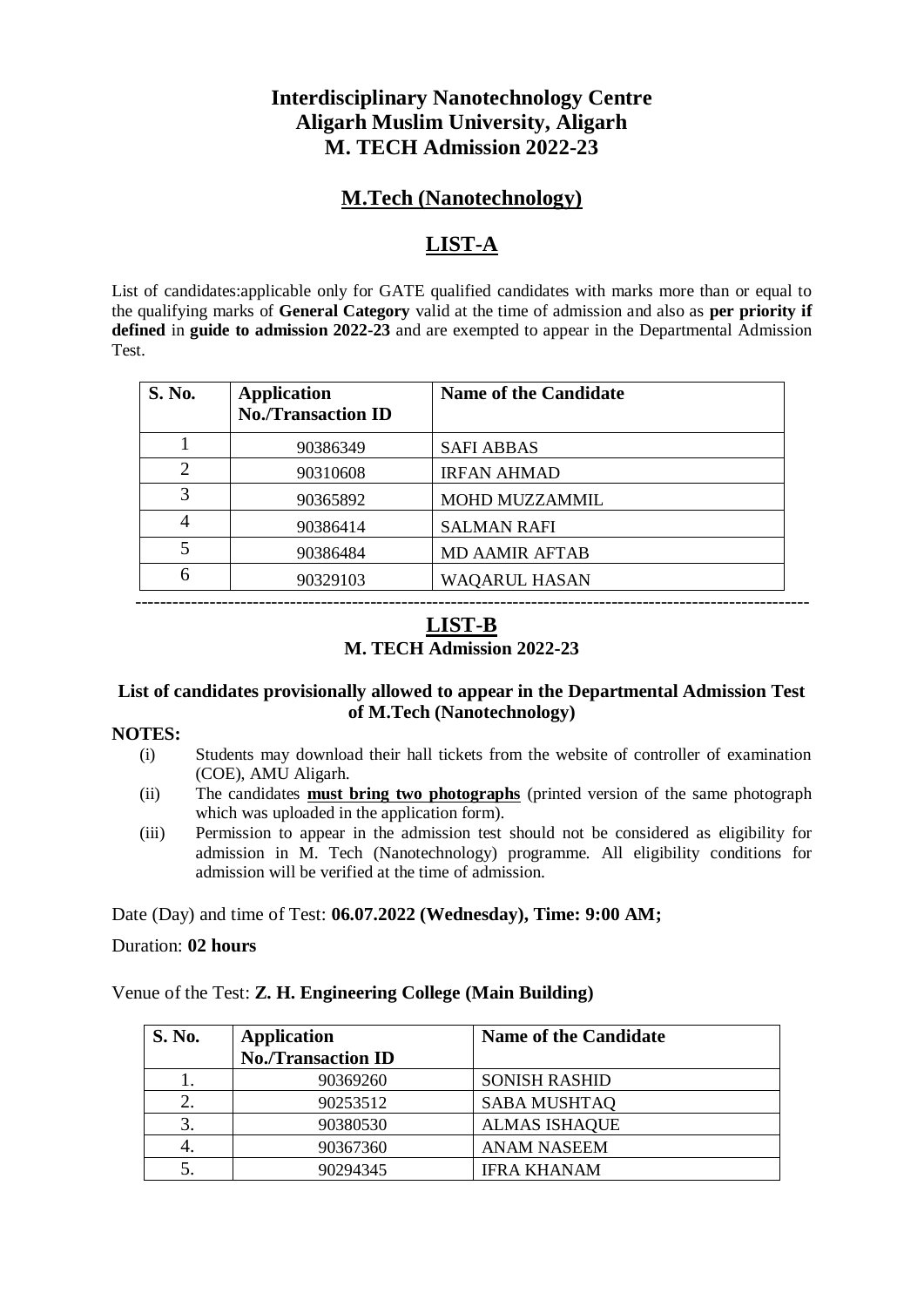| 6.         | 90323896             | <b>SUMBUL RAZA</b>                        |  |
|------------|----------------------|-------------------------------------------|--|
| 7.         | 90227005             | <b>AREEBA SIDDIQUI</b>                    |  |
| 8.         | 90254833             | <b>ZAUFISHAN SALEEM</b>                   |  |
| 9.         | 90382414             | <b>TAIBA NAZ</b>                          |  |
| 10.        | 90384951             | <b>AIMAN ZAFAR</b>                        |  |
| 11.        | 90276583             | <b>SAMREEN ASHHAD</b>                     |  |
| 12.        | 90386443             | <b>SANIYA KHAN</b>                        |  |
| 13.        | 90311616             | <b>SAFIYA AHSAN</b>                       |  |
| 14.        | 90366438             | <b>UMRA KHAN</b>                          |  |
| 15.        | 90328466             | MANTAZA MUDASSIR                          |  |
| 16.        | 90380634             | KHUSHI SHARMA                             |  |
| 17.        | 90368167             | <b>SANA PARVEEN</b>                       |  |
| 18.        | 90370013             | <b>SYEDA SHABIH ZAFAR</b>                 |  |
| 19.        | 90388544             | <b>NASEHA KHAN</b>                        |  |
| 20.        | 90319685             | <b>SHADAB ALAM</b>                        |  |
| 21.        | 90370572             | MOHD FAIZAN ALAM SIDDIQUI                 |  |
| 22.        | 90363272             | SYED MOHD SHARIQ TAHIR                    |  |
| 23.        | 90226845             | RAHUL KUMAR SHARMA                        |  |
| 24.        | 90316221             | MOHD ARBAZ TYAGI                          |  |
| 25.        | 90227837             | <b>SYED MOHD MUSHEER</b>                  |  |
| 26.        | 90237127             | <b>SAIF HASAN</b>                         |  |
| 27.        | 90228081             | <b>MOHD ZIYA</b>                          |  |
| 28.        | 90263941             | MOHAMMAD KAIF                             |  |
| 29.        | 90301302             | <b>MOHD AFFAN AFRIDI</b>                  |  |
| 30.        | 90385766             | DESH DEEPAK SHARMA                        |  |
| 31.        | 90339444             | SYYED MOHAMMAD ANAS                       |  |
| 32.        | 90339044             | MOHD UMAIR AHMAD                          |  |
| 33.        | 90386415             | <b>MOHD NURUL QAMER</b>                   |  |
| 34.        | 90347744             | <b>SHAAD LARI</b>                         |  |
| 35.        | 90366824             | <b>FARMAN MANSURI</b>                     |  |
| 36.        | 90312487             | <b>MOHD SHAHAB</b>                        |  |
| 37.        | 90371753             | MOHAMMAD WASIF                            |  |
| 38.        | 90386671             | <b>ARMAN AGHAZ</b>                        |  |
| 39.        | 90312187             | <b>ALTAF HUSAIN</b>                       |  |
| 40.        | 90361130             | <b>MD IRFAN KHAN</b>                      |  |
| 41.        | 90372525             | <b>MOHD QADIR HUSSAIN</b>                 |  |
| 42.        | 90368678             | <b>MOHD KAMRAN KHAN</b>                   |  |
| 43.        | 90238451             | <b>MD NASIM ANSARI</b>                    |  |
| 44.        | 90300661             | MALIK WAJAHAT WALI KHAN                   |  |
| 45.        | 90312673             | PRASHANT RAJ                              |  |
| 46.        | 90244214             | <b>CHETAN SHARMA</b>                      |  |
| 47.        | 90275087             | <b>NOMAN ZAHEER</b>                       |  |
| 48.        | 90369409             | MOHD ZEENISH RASHID                       |  |
| 49.<br>50. | 90262423             | <b>MD KHIZIR HEYAT</b>                    |  |
| 51.        | 90368403<br>90360377 | <b>MOHD ASIF</b><br><b>MOHAMMAD AAMIR</b> |  |
| 52.        | 90333812             | <b>AASIF ANSARI</b>                       |  |
| 53.        | 90348729             | SIDDHANT SHARMA                           |  |
| 54.        | 90314410             | <b>SARFARAZ KHAN</b>                      |  |
| 55.        | 90347474             | <b>SHAHANSHAH KHAN</b>                    |  |